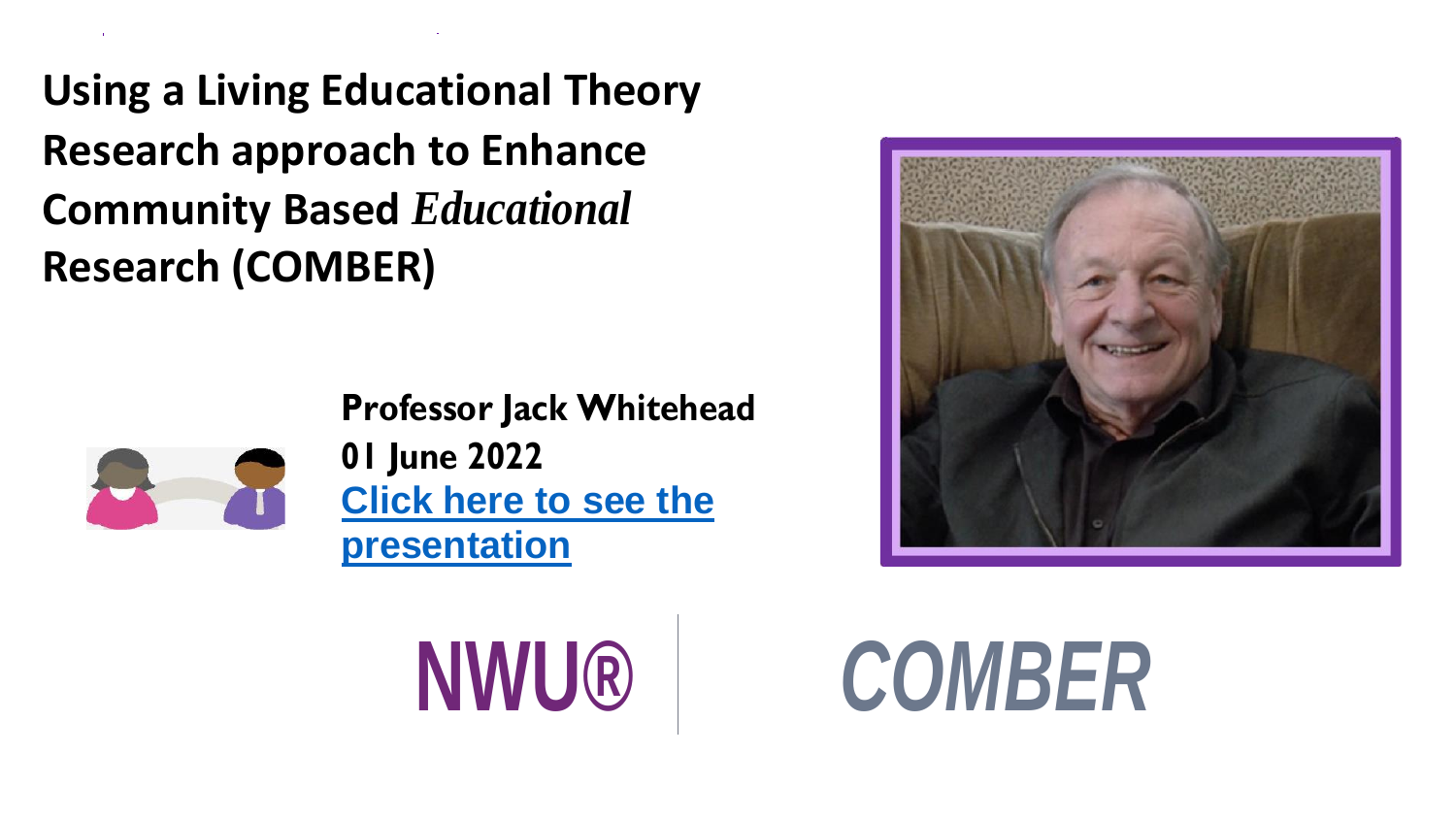**The implications of educational-practitioners accepting professional responsibility for realising, as fully as possible, values that carry hope for the flourishing of humanity within Community Based Educational Research. This responsibility includes making a contribution to the growth of a global educational knowledgebase through explaining and sharing one's educational influences in one's own learning, in the learning of others and in the learning of the social formations within which the practice is located.**

Jack Whitehead is a Visiting Professor at the University of Cumbria. He is a former President of the British Educational Research Association and Distinguished Scholar in Residence at Westminster College, Utah. He is a Visiting Professor at Ningxia University in China. He is a member of the editorial board of the Educational Journal of Living Theories (EJOLTS - <http://ejolts.net/node/80> ). Since 1973 his research programme has focused on the creation of the living educational theories that individual's use to improve their practice and explain their educational influences in their workplaces.

His original contributions to knowledge have focused on enquiries of the kind, 'How do I improve what I am doing in my workplace?' These contributions can be accessed from his web-site at [http://www.actionresearch.net](http://www.actionresearch.net/) . His recent research has focused on the use of digitalized video-data in explanations of educational influences in continuing professional development in a range of workplaces.

You can access many of his writings from 1967-2020 at: <https://www.actionresearch.net/writings/writing.shtml>

You can access his contribution to the 2021 Symposium at the American Educational Research Association on 'Accepting Educational Responsibility: Building Living Theory Cultures of Educational Inquiry in global contexts.' at: <https://www.actionresearch.net/writings/aera21/2021aerasymposiumfull.pdf>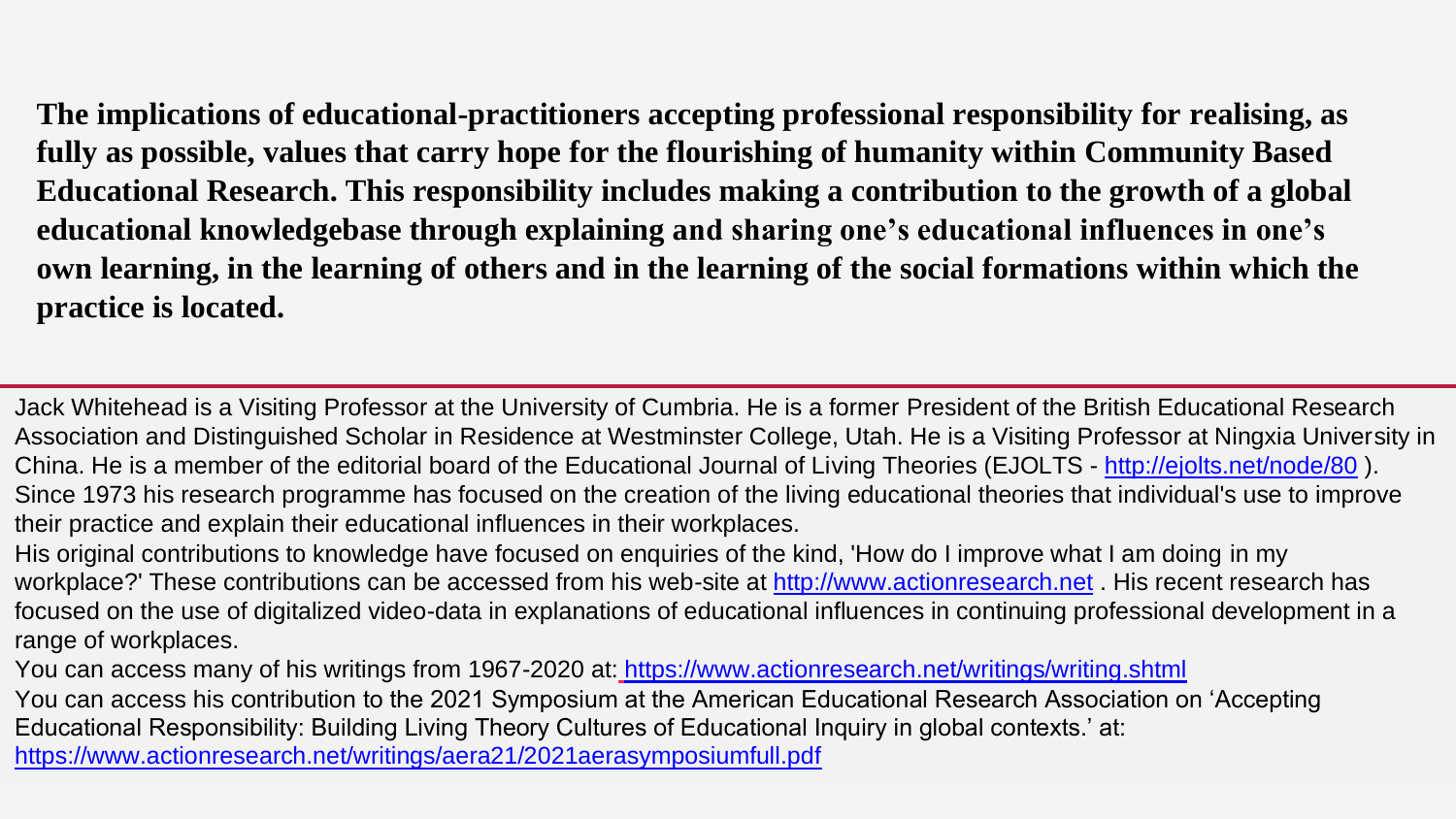## GLOBAL CONTEXT FROM UNESCO

UNESC0 (2022) Knowledge-driven actions: transforming higher education for global sustainability. UNESCO. Retrieved from [https://unesdoc.unesco.org/ark:/482](https://unesdoc.unesco.org/ark:/48223/pf0000380519)  [23/pf0000380519](https://unesdoc.unesco.org/ark:/48223/pf0000380519)

- "During the course of our discussions, specific recommendations arose for concrete actions HEIs can take to overcome the barriers to embracing the 2030 Agenda, covering themes of sustainability, equity and inclusion, and global partnerships, among others. Among them we wish to highlight the following: "
- This is followed by 16 recommendations on pages 85-87**.**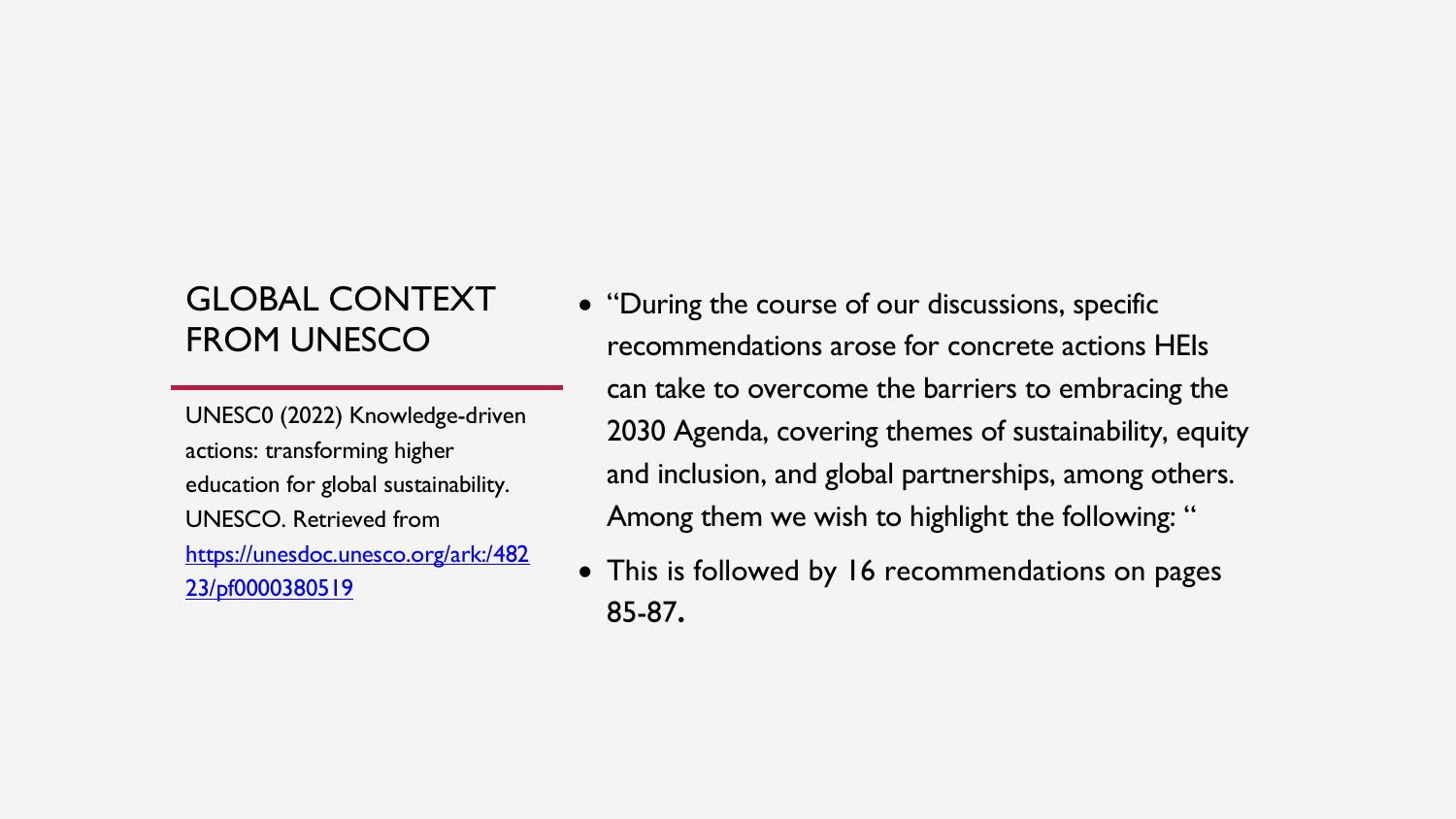## WHAT IS MISSING FROM THE UNESCO REPORT?

**What is missing is 'Using a Living Educational Theory Research approach to Enhance Community Based** *Educational* **Research (COMBER)'**

WHAT IS NEEDED, TO ENHANCE THE FLOW OF VALUES OF HUMAN FLOURISHING, IS AN INDIVIDUAL AND COLLECTIVE RESPONSE TO QUESTIONS OF THE KIND, 'HOW DO I IMPROVE WHAT I AM DOING WITH VALUES OF HUMAN FLOURISHING?' WHAT IS NEEDED IS FOR EACH ONE OF US TO EXPRESS OUR EDUCATIONAL RESPONSIBILITY TO RESEARCH OUR OWN EDUCATIONAL PRACTICE WITHIN OUR COMMUNITIES AND TO SHARE THE KNOWLEDGE WE GENERATE IN ENHANCING THE FLOW OF VALUES OF HUMAN FLOURISHING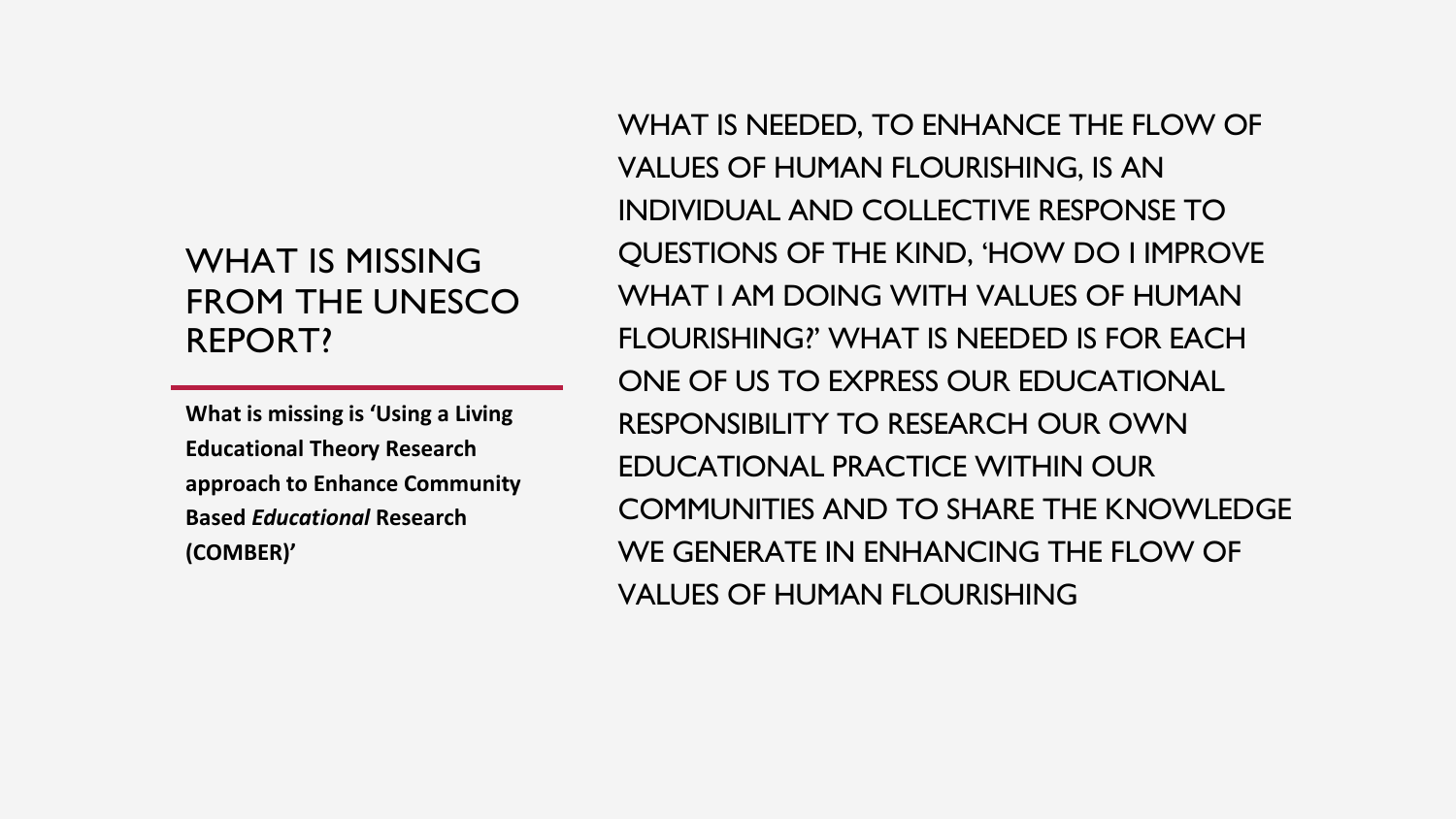WHERE CAN I FIND THE EVIDENCE OF INDIVIDUAL EDUCATORS IN HIGHER EDUCATION RESEARCHING THEIR OWN PRACTICE.

THE EVIDENCE CAN BE FOUND AT

[https://www.actionresearch.net](https://www.actionresearch.net/)

AND

[http://www.spanglefish.com/marie](http://www.spanglefish.com/mariessite/)  [ssite/](http://www.spanglefish.com/mariessite/)

- THE EDUCATIONAL JOURNAL OF LIVING THEORIES - <https://ejolts.net/current>
- LIVING EDUCATIONAL THEORY DOCTORATES
	- <https://www.actionresearch.net/living/living.shtml>
- LIVING-POSTERS

[https://www.actionresearch.net/writings/posters/hom](https://www.actionresearch.net/writings/posters/homepage2021.pdf) [epage2021.pdf](https://www.actionresearch.net/writings/posters/homepage2021.pdf)

• DO FOLLOW THE GUIDELINES AND SUBMIT YOUR LIVING-POSTERS IF YOU HAVEN'T ALREADY DONE SO.